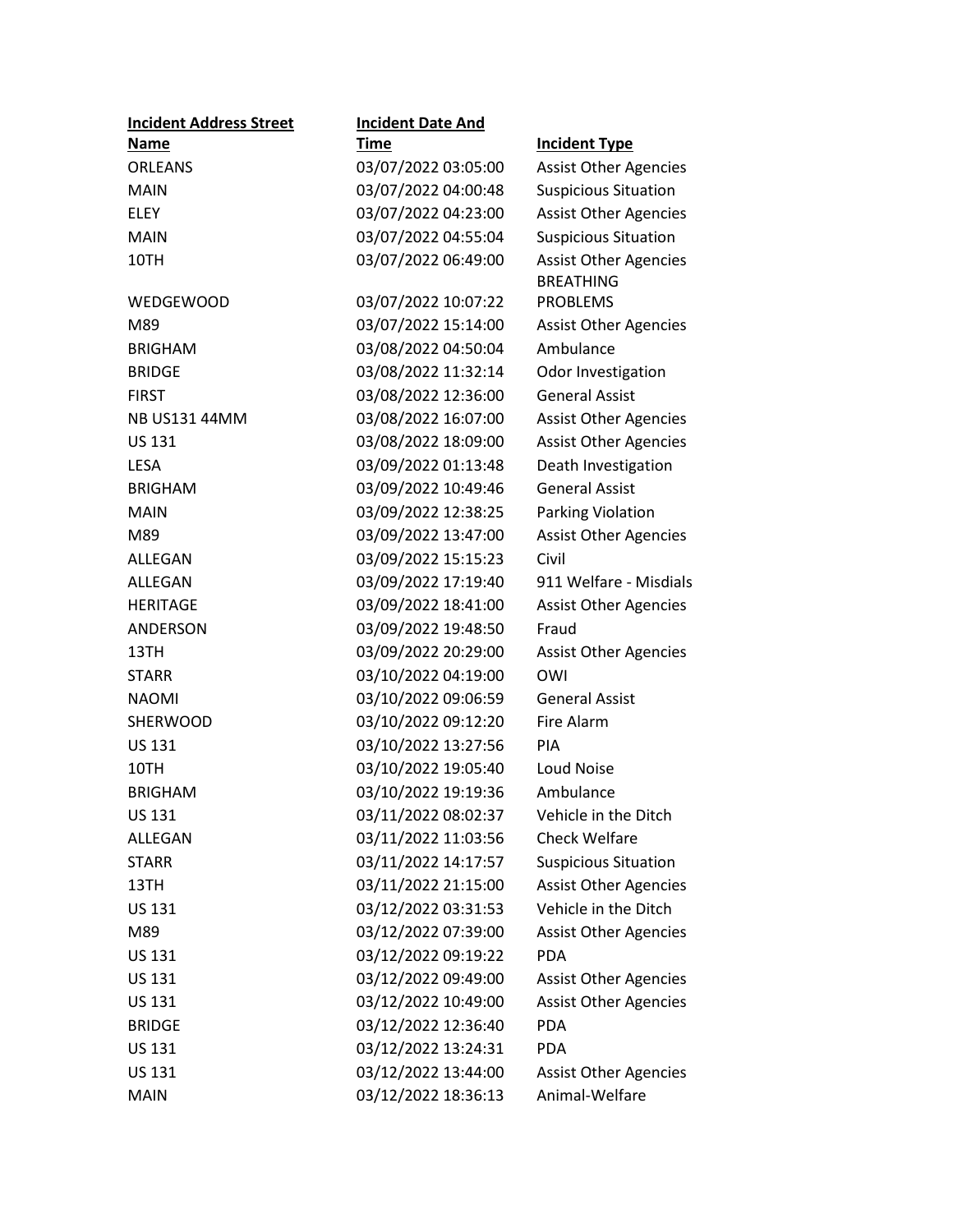| <b>BRIGHAM</b>   | 03/12/2022 21:06:33 | Ambulance                    |
|------------------|---------------------|------------------------------|
| <b>US 131</b>    | 03/13/2022 05:43:20 | OWI                          |
|                  |                     | CARDIAC/RESP                 |
| <b>MAIN</b>      | 03/13/2022 09:46:33 | <b>ARREST</b>                |
| <b>BRIGHAM</b>   | 03/13/2022 12:47:11 | <b>TRAUMATIC INJURIES</b>    |
| <b>BRIGHAM</b>   | 03/13/2022 13:57:38 | Uncivil                      |
| ALLEGAN          | 03/13/2022 21:24:35 | <b>Accident All Other</b>    |
| <b>ISLAND</b>    | 03/13/2022 22:36:06 | <b>General Assist</b>        |
| <b>US 131</b>    | 03/13/2022 23:00:00 | <b>Assist Other Agencies</b> |
| 107TH            | 03/14/2022 02:13:22 | <b>Assist Other Agencies</b> |
| <b>BRIDGE</b>    | 03/14/2022 07:28:47 | 911 Welfare - Misdials       |
| <b>MAIN</b>      | 03/14/2022 09:43:53 | <b>Disorderly Conduct</b>    |
| 106TH            | 03/14/2022 10:44:00 | <b>Assist Other Agencies</b> |
| WEDGEWOOD        | 03/14/2022 12:42:51 | Fraud                        |
| SHERWOOD         | 03/14/2022 15:14:23 | Fire                         |
| <b>US 131</b>    | 03/14/2022 16:08:00 | <b>Assist Other Agencies</b> |
| <b>PRINCE</b>    | 03/14/2022 21:06:01 | <b>Disorderly Conduct</b>    |
| <b>ROBIN</b>     | 03/14/2022 23:54:00 | <b>General Assist</b>        |
| <b>LYNN</b>      | 03/15/2022 17:21:00 | <b>Assist Other Agencies</b> |
| SECOND           | 03/15/2022 19:27:59 | <b>Check Welfare</b>         |
| <b>PRINCE</b>    | 03/15/2022 21:33:28 | Alarm                        |
| M89              | 03/15/2022 23:06:00 | <b>Assist Other Agencies</b> |
| <b>LINCOLN</b>   | 03/16/2022 00:34:30 | <b>Suspicious Situation</b>  |
| <b>BRIDGE</b>    | 03/16/2022 07:10:34 | <b>PSYCHIATRIC</b>           |
| <b>HILL</b>      | 03/16/2022 08:27:10 | <b>Weapons Offense</b>       |
| M89              | 03/16/2022 11:38:00 | <b>Assist Other Agencies</b> |
| M89              | 03/16/2022 17:54:00 | <b>Assist Other Agencies</b> |
| <b>ROBIN</b>     | 03/16/2022 20:17:33 | Harassment/Threats           |
| <b>BRIGHAM</b>   | 03/17/2022 09:13:47 | <b>Liquor Violations</b>     |
| <b>MICHIGAN</b>  | 03/17/2022 09:20:24 | <b>STROKE</b>                |
| <b>BRIDGE</b>    | 03/17/2022 12:57:42 | <b>VCSA</b>                  |
| ALLEGAN          | 03/17/2022 14:11:54 | Assault                      |
|                  |                     | <b>BREATHING</b>             |
| <b>MAIN</b>      | 03/17/2022 15:28:19 | <b>PROBLEMS</b>              |
| <b>BANNISTER</b> | 03/17/2022 17:30:36 | <b>PDA</b>                   |
| <b>ROBIN</b>     | 03/17/2022 17:41:52 | Fraud                        |
| <b>NAOMI</b>     | 03/17/2022 22:22:40 | Lock-Out                     |
| <b>WEDGEWOOD</b> | 03/18/2022 01:25:28 | <b>UNKNOWN PROBELM</b>       |
| <b>MAIN</b>      | 03/18/2022 10:19:25 | Conservation                 |
| <b>ANDERSON</b>  | 03/18/2022 11:12:40 | Shoplifter                   |
| <b>STARR</b>     | 03/18/2022 12:08:10 | <b>General Assist</b>        |
| <b>US 131</b>    | 03/18/2022 13:55:00 | <b>Probation Violation</b>   |
| <b>US 131</b>    | 03/18/2022 14:15:00 | <b>Obstruct Justice</b>      |